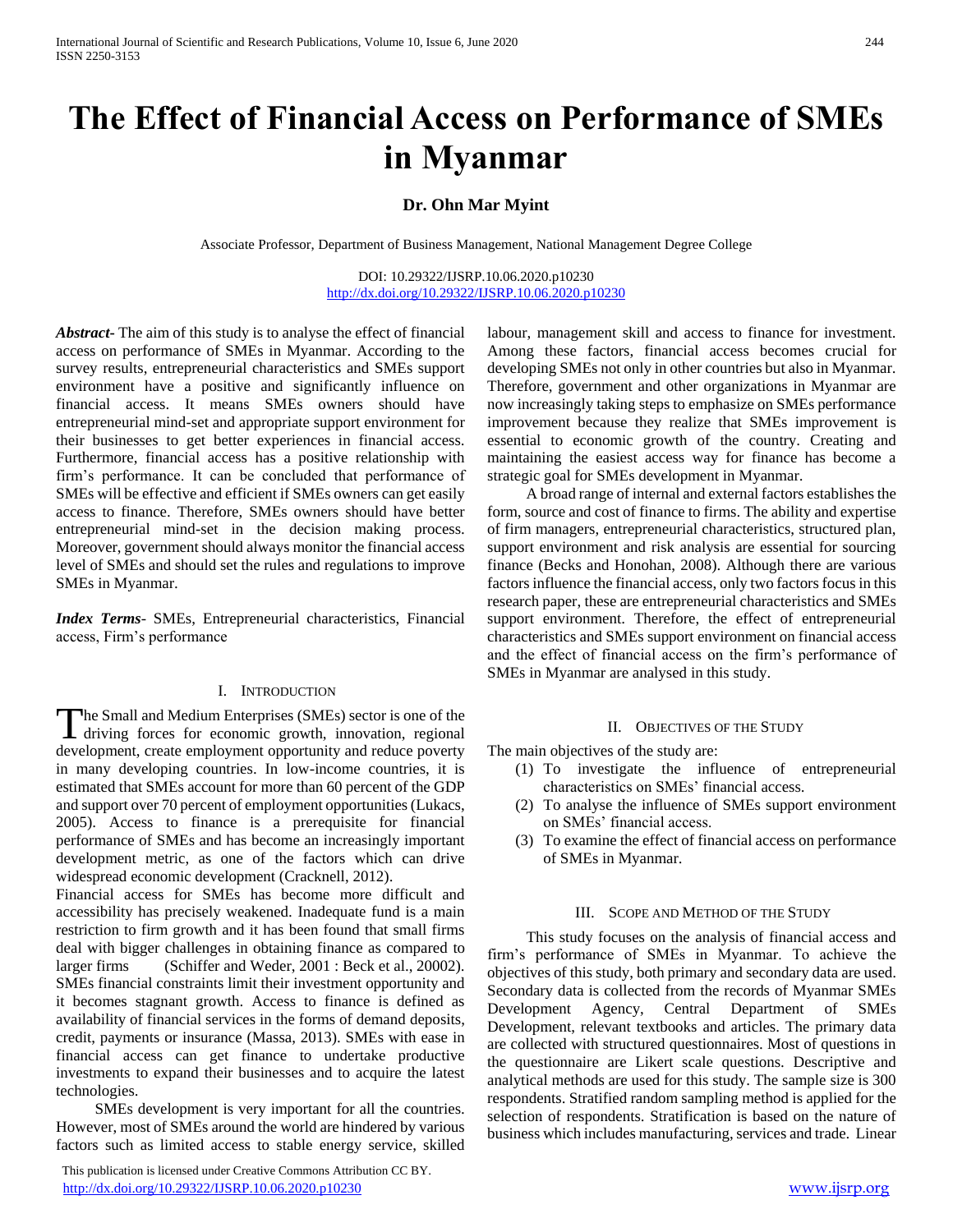regression analysis is applied to evaluate the effect of financial on firm's performance of SMEs in Myanmar.

## IV. LITERATURE REVIEW

#### **Financial Access**

 Financial access can be defined as the availability of a supply of reasonable quality financial services at reasonable costs, where reasonable quality and reasonable cost have to be defined relative to some objective standard, with costs reflecting all pecuniary and non-pecuniary costs (Claessens 2006). Beck and Demiguc Kunt (2006) highlights that financial access is an important growth constraint for SMEs so that financial and legal institutions play an important role in relaxing this constraint. The authors also noted that innovative financing instruments can help facilitate SMEs' access to finance even in the absence of welldeveloped institutions.

### **Availability of Sources of Financing**

 SMEs owners have some funding sources available from banks, investors and commercial finance companies. Sources of financing for SMEs can be divided into two parts: Equity Financing and Debt Financing. Some common source of financing is Personal investment, business angels, assistant of government and commercial bank loans. Debt financing comes from a bank or other lending institutions.

#### **Ease of Financing**

 Access to financial services for SMEs remains severely constrained in many developing countries, restricting business growth. SMEs owners report access to finance to be one of their toughest challenges. Therefore, ease of financing is the important factor for SMEs owners' access to finance process.

### **Factors Affecting on Financial Access**

 Many studies investigate the factors on access to finance. There are two factors affecting on financial access : entrepreneurial characteristics and SMEs support environment. Entrepreneurial characteristics derive from drivers of future vision, ability to seize opportunities and management and many other factors. SMEs support environment are comprised of government support, social support network and other factors.

### **Entrepreneurial Characteristics**

 Characteristics of entrepreneur played an important role on ensuring the business success in SMEs. Entrepreneurial characteristics will be considered as a typical feature or quality that someone has, such as being innovative, creative and open to change and having the ability to identify opportunities and achieving stated goals. Other studies by (Nieuwenhuizen, 2004; Nieman and Bennett, 2002; Nieman, et al., 2003), suggested that the characteristics of entrepreneurs can be acquired by birth; through life experience or through entrepreneurial processes. They emphasize that these characteristics should belong to all entrepreneurs, everywhere he/she lives irrespective of his/ her origin because the absence of any one of them could cause a critical weakness in an individual's ability to act entrepreneurially.

### **SMEs Support Environment**

 This publication is licensed under Creative Commons Attribution CC BY. <http://dx.doi.org/10.29322/IJSRP.10.06.2020.p10230> [www.ijsrp.org](http://ijsrp.org/)

 Governments all over the world have designed a number of support systems for SMEs which include the policy initiatives and support programs for the purpose of creating and developing the SME sector. Support programs are designed to assist SMEs in order to link them to the larger developmental vision of the nation with the main focus being poverty reduction and growth of small firms (Charbonneau and Menon, 2013). Government support refers to as policies and regulations that promote SMEs development. The assistance program encompasses easy availability and access to finance and also adoption of new technology. Legal and regulatory framework includes control of corruption and political stability to support SMEs. Social networks provide modern methods of collaboration in the innovation process between SMEs representatives and customers, partner companies, suppliers and academia representatives.

### **Performance of the Firm**

 According to Brown (1996), performance must focus on what makes, identifies and communicates the drives of success, support organization learning and provides a basis for assessment and rewards. On the other hand, West and Fair (1996), defines performance as a function of an organization' ability to meet its goals and objectives by exploiting the available resources in an efficient and effective way. Stoner (1996) reveals that profitability has been the most widely used measure of financial performance. Other financial performance measure used include return on equity (ROE), return on investment (ROI), and return on assets (ROA) along with their variability as measures of risk.

#### **Financial Improvement**

 Financial performance is a subjective measure of how well a firm can use assets from its primary mode of business and generate revenues. There are many different ways to measure firms' performance. Quantitative measures of firm performance include profitability measures, cash flow and growth should be used to measure a firm's performance because the current operating conditions will influence future performance (Kumar, 2003).

#### **Non-Financial Improvement**

 A measurement of non-financial improvement adopted by many SMEs is based on identifying what the business does in terms of levels of processes and attaching key performance indicators to those processes. The recording and analysis of the key performance indicators should significantly contribute to the achievement of business goals. Key performance indicators tell businesses how well they provide services, how long they take to process customer requests, their product delivery performance and how much time they spend for new product development.

 Several studies that have been conducted around the world on the effect of financial access on the performance of SMEs indicate various different results. Cressy and Ollofson (2006) concluded that the growth and financial performance of SMEs was more constrained by managerial and psychological factors than it was by the access of finance. On the other hand, firm's growth and business environment identified constraints on financial access as the main factor hindering growth of firms (Schiffer & Weder, 2001).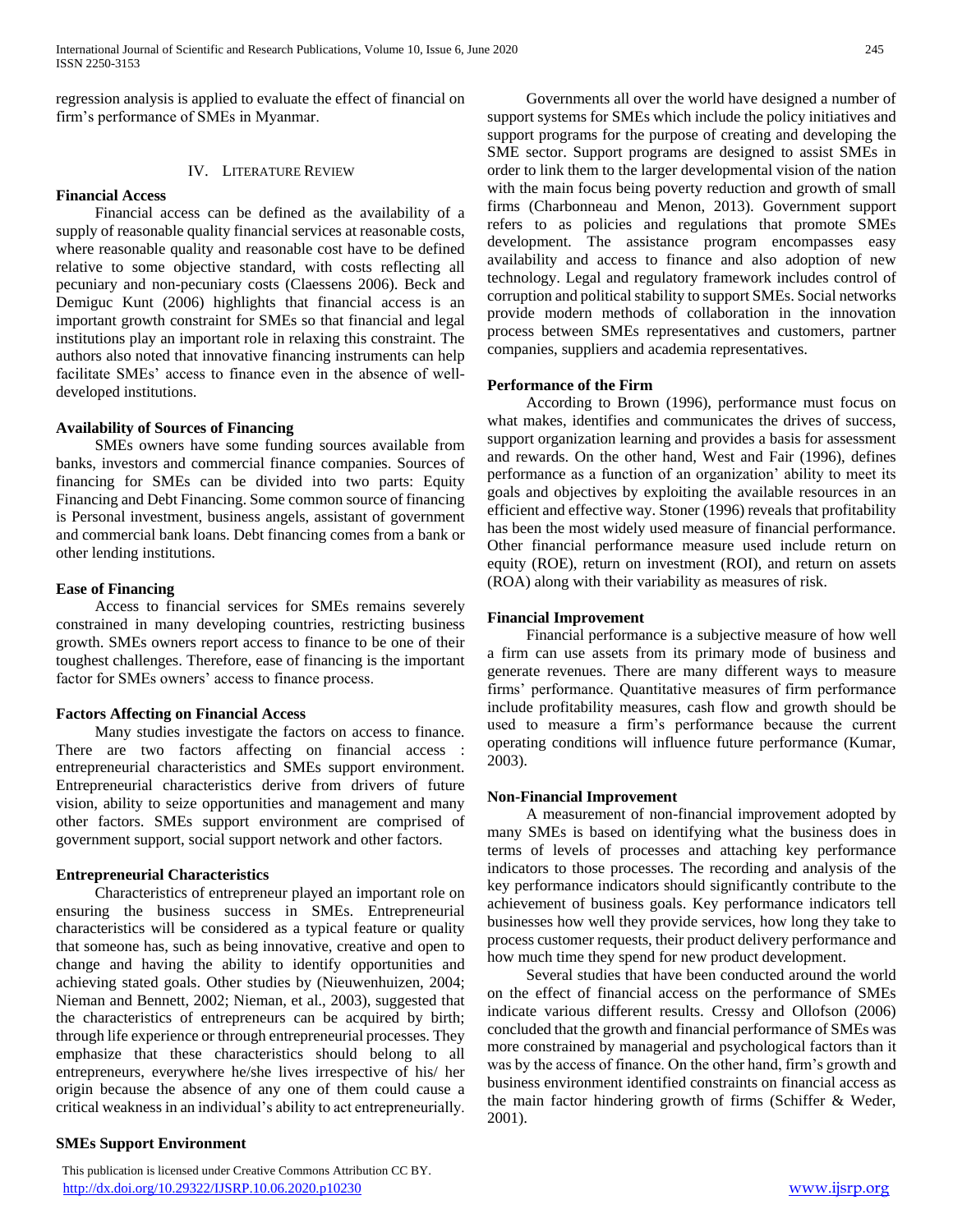Lucas (2017) found that firm's characteristics, financial characteristics and entrepreneurial characteristics are positive relationship with the financial access and it can lead to improvement of firm's performance. Wangu (2011) pointed out government support system is crucial for SMEs development but government does not give any benefit to small tax payers as whole and SMEs in general. Mothibi (2015 recommended that if access

#### **Figure : Conceptual Framework of the Study**

to finance is adequate in small and medium enterprises there can be an increase in the performance of SMEs.

# **Conceptual Framework of the Study**

 According to the results from many literature and previous studies, the following conceptual framework is developed for this study.



Source : Own Compilation (2020)

 The conceptual framework of this study shows how entrepreneurial characteristics and SMEs support environment effect on access to finance and how work access to finance on the firm's performance of SMEs in Myanmar. To measure the effect of entrepreneurial characteristics, there factors are used to collect the data. They are drivers of future vision, ability to seize opportunities and management ability. Factors which are used to measure SMEs support environment are government support and social support network. There are two factors used to assess financial access that are availability of sources of financing and ease for financing. Financial improvement and non-financial performance are used to measure SMEs performance.

### **Definitions of SMEs in Myanmar**

 Myanmar has adopted the market-oriented economic system in 1988. Appropriate measures have been undertaken, the underlying aspect in doing so are decentralising the central control, encouraging private sector development, allowing foreign direct investment, initiating institutional changes and promoting external trade by streamlining export and import producers. Myanmar has a vision to develop SMEs, based on the policy to create regionally innovative and competitive SMEs across all sectors, to stimulate income generation and contribute to socioeconomic development.

 Various studies estimate that SMEs in Myanmar account for 50-95 percent of employment and contribute 30-53 percent of the country's GDP. According to the SMEs Development Bill which was launched in January 2014, "small enterprises" are defined as those with K 50 to K 500 million in capital or with 30-300 employees. "Medium-size" firms are defined as those with k50 million to K 1 billion in capital or with 60-600 employees. As a result, 99.4 percent of business in Myanmar are approximately classified as SMEs and there are now 50,694 SMEs altogether in the regions and states on Union territory.

 In Myanmar, SMEs are considered important to the national economy. They create a lot of job opportunities for the population and contribute and income generation, resource utilization and promotion of investment. For this reason, Myanmar government has given special attention to the development of SMEs, support for existing SMEs to become larger industries and creating a conducive business environment for SMEs. According to the Law on the Development of Small and Medium Businesses (Pyidaungsu Hluttaw Law No. 23/2015), Small and Medium Enterprises (SMEs) are defined based on their number of employees, type of activity, capital invested or level of turnover. The classification is illustrated in following Tables. Compared to the 1990 version of the law, the maximum number of employees has been increased for labour intensive activities, as have the limit values for capital and turnover.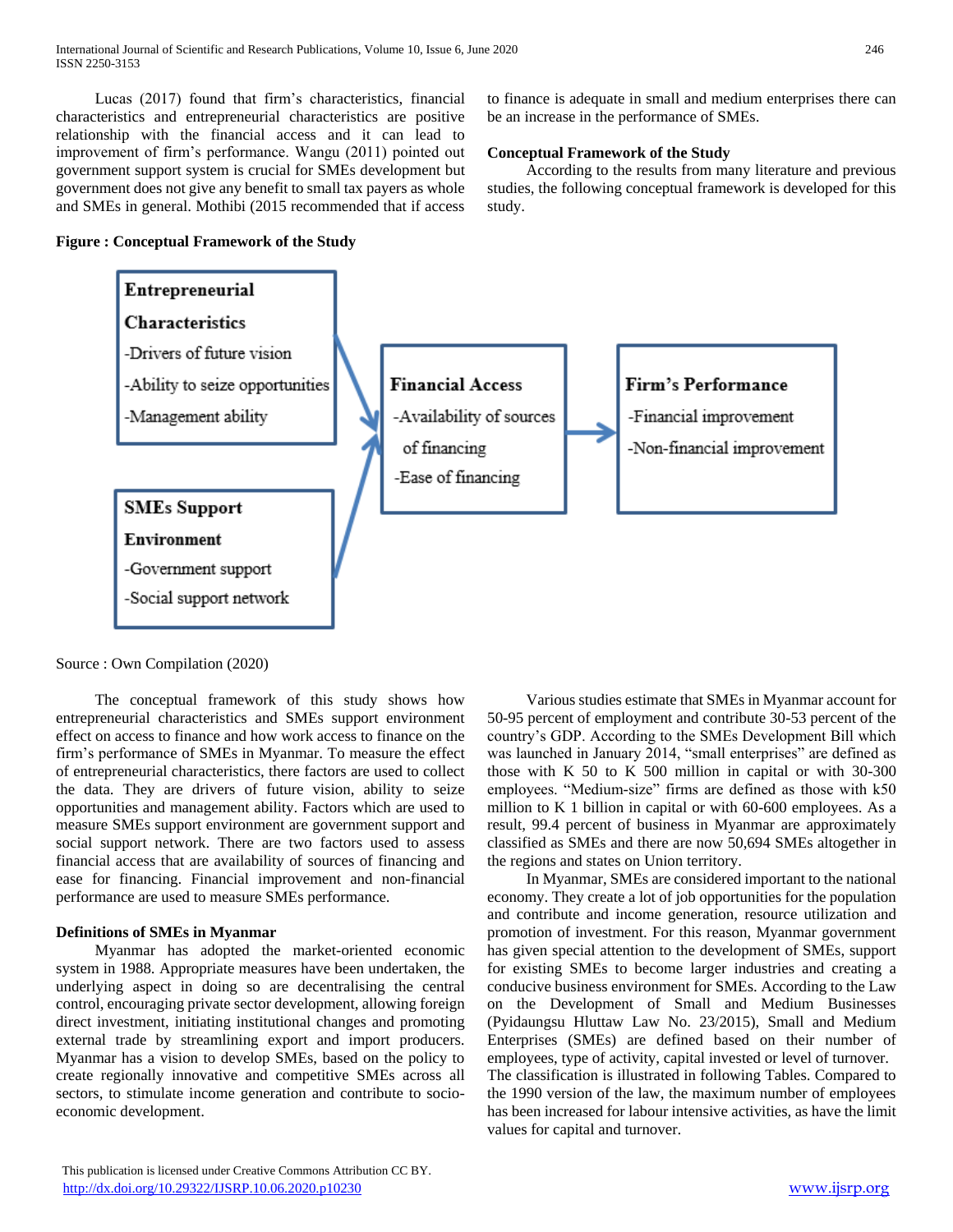| <b>Categories</b>       | <b>Small</b> | <b>Medium</b> | Large    |
|-------------------------|--------------|---------------|----------|
| Power used (horsepower) | $3 - 25$     | $25 - 50$     | Over 50  |
| Number of workers       | $10-50$      | 50-100        | Over 100 |
| Capital<br>investment   | Up to $1$    | $1 - 5$       | Over 5   |
| (million kyat)          |              |               |          |
| production<br>Annual    | Up<br>to     | $2.5 - 5$     | Over 5   |
| (million kyat)          | 2.5          |               |          |

## **Table (1) : Definition of SMEs in Myanmar (1990 Revised Industry Law)**

Source : Ministry of Industry, Central Department of SMEs Development (2018)

# **Table(2) : Definition of SMEs in Myanmar (2011 Private Industry Law)**

| <b>Categories</b>     | <b>Small</b> | <b>Medium</b> | Large      |
|-----------------------|--------------|---------------|------------|
| Power<br>used         | Over 5       | $25 - 50$     | Over 50    |
| (horsepower)          |              |               |            |
| Number of workers     | Over 10      | 50-100        | Over $100$ |
| Capital<br>investment | Up to $1$    | $1 - 5$       | Over 5     |
| (million kyat)        |              |               |            |
| production<br>Annual  | Up to $2.5$  | $2.5 - 5$     | Over 5     |
| (million kyat)        |              |               |            |

Source : Ministry of Industry, Central Department of SMEs Development (2018)

## **Table (3) : Definition of SMEs in Myanmar (2012 Revised Law)**

| Sr. | <b>Categories</b>                    | <b>Small and Medium</b><br><b>Enterprises</b> |
|-----|--------------------------------------|-----------------------------------------------|
| 1.  | <b>Number of workers</b>             |                                               |
|     | (a) Manufacturing industry           | 10 to 150                                     |
|     | (b) Servicing industry               | 10 to 100                                     |
| 2.  | Capital investment (million<br>kyat) |                                               |
|     | (a) Manufacturing industry           | <b>Below 1,000</b>                            |
|     | (b) Servicing industry               | Below 500                                     |

Source : Ministry of Industry, Central Department of SMEs Development (2018)

**Table (4) : Definition of SMEs in Myanmar (2015 SME Development Law)**

| <b>Classification</b>                | <b>Number</b><br>of<br><b>Employee</b> | Capital<br><b>Turnover</b><br><b>Kyats</b> ) | (mil. |
|--------------------------------------|----------------------------------------|----------------------------------------------|-------|
|                                      | S                                      |                                              |       |
| <b>Small</b>                         |                                        |                                              |       |
| Manufacturing                        | Up to $50$                             | Up to $500$                                  |       |
| intensive<br>Labour<br>manufacturing | Up to 300                              | Up to $500$                                  |       |

| Wholesale           | Up to $30$ | Up to $100$ |
|---------------------|------------|-------------|
| Retail              | Up to $30$ | Up to $50$  |
| Service             | Up to $30$ | Up to $100$ |
| Other               | Up to $30$ | Up to $50$  |
| <b>Medium</b>       |            |             |
| Manufacturing       | 51-300     | 500-1,000   |
| intensive<br>Labour | 301-600    | 500-1,00    |
| manufacturing       |            |             |
| Wholesale           | $31 - 60$  | 100-300     |
| Retail              | $31 - 60$  | 50-100      |
| Service             | $31 - 100$ | 100-200     |
| Other               | $31 - 60$  | 50-100      |

Source : Ministry of Industry, Central Department of SMEs Development (2018)

### **Development of SMEs in Myanmar**

 Before 1988, SMEs in Myanmar were spread over the country but since 1990 the State law and Order Restoration Council (SLORC) relocated SMEs to newly established industrial zones around towns and cities in order to facilitate effective industry agglomeration (Thein, 2012). At present, 19 industrial zones exist, with another micro-sized enterprises of "cottage industries" are located outside of industrial zones. In the industrial zones, small sized enterprises comprise 57.5 percent of the tenants, medium sizd enterprises constitute 24.3 percent and large sized enterprises constitute 17.3 percent (Kyaw, 2008).

 In order to spur industrial development and attract foreign investment, three special economic zones (SEZs) are being developed: (a) Dawei SEZ located in the Tanintharyi region; (b) Lyauk Phyu SEZ, located in Rakne State and (c) Thilawa SEZ, located 20km south of Yangon. Established under the Ministry of Industry in April 2012, the SMEs Development Department is the main institution to effectively support SMEs in Myanmar. Based on the data of the Ministry of Industry, about 65,016 firms of the establishments in 2018 were small and medium industries which are normally called "SMIs". Table shows the structure of SMEs in Myanmar from 2015 to 2018.

### **Table (5) : Structure of SMEs in Myanmar**

| Size          | 2015    | 2016    | 2017    | 2018    |
|---------------|---------|---------|---------|---------|
| <b>Small</b>  | 43,798  | 50,838  | 59,329  | 62,314  |
|               | 98.53%  | 98.28%  | 98.17%  | 95.84%  |
| <b>Medium</b> | 652     | 890     | 1,104   | 2,702   |
|               | 1.47%   | 1.72%   | 1.83%   | 4.16%   |
| <b>Total</b>  | 44.450  | 51,728  | 60,433  | 65,016  |
|               | 100.00% | 100.00% | 100.00% | 100.00% |

Source : Ministry of Industry, Central Department of SMEs Development (2018)

 The following Table shows how the total number of SMEs are broken down into small and medium enterprises as well as across the sectors. Food and Beverages is the lagest sector of the enterprises accounting for 57.54% in 2018. The small sector is the Farming and Agricultural Equipment manufacturing accounting for 0.16 percent.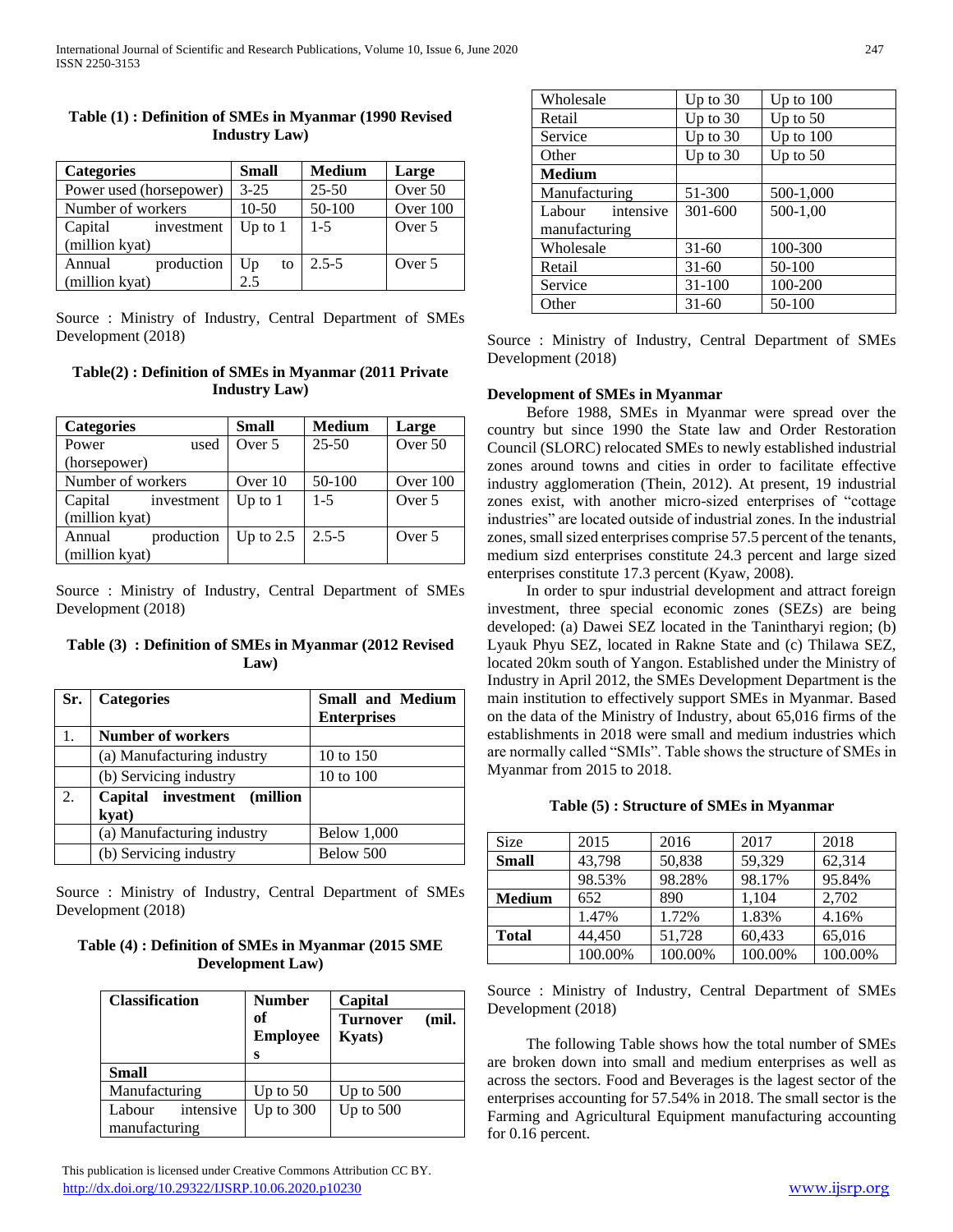| No. | Sub-sector                             | Large | <b>Small</b> | <b>Medium</b> | <b>Total</b> | $($ %) |
|-----|----------------------------------------|-------|--------------|---------------|--------------|--------|
| 1.  | Food & Beverages                       | 3,641 | 5,489        | 19,662        | 28,792       | 57.54  |
| 2.  | Clothing & Wearing Apparel             | 755   | 799          | 1,346         | 2,900        | 5.80   |
| 3.  | <b>Constructions Raw Materials</b>     | 1,105 | 1,408        | 1,929         | 4,442        | 8.88   |
| 4.  | Personal Goods                         | 649   | 586          | 411           | 1,646        | 3.29   |
| 5.  | <b>Household Goods</b>                 | 140   | 89           | 86            | 315          | 0.63   |
| 6.  | Paper and printing Products            | 93    | 203          | 136           | 432          | 0.86   |
| 7.  | <b>Industrial Raw Materials</b>        | 216   | 188          | 180           | 584          | 1.17   |
| 8.  | Mineral Process and Production         | 376   | 696          | 2,194         | 3,266        | 6.53   |
| 9.  | Farming and Agricultural Equipment     | 12    | 27           | 39            | 78           | 0.16   |
| 10. | Machinery and Equipment                | 28    | 34           | 32            | 94           | 0.19   |
| 11. | Vehicular Manufacturing                | 78    | 31           | 21            | 130          | 0.26   |
| 12. | <b>Electrical Equipment Production</b> | 65    | 16           | 17            | 98           | 0.20   |
| 13. | Miscellaneous                          | 234   | 1,142        | 5,882         | 7,258        | 14.51  |
|     | Total                                  | 7,392 | 10,708       | 31,935        | 50,035       | 100.00 |
|     | (% )                                   | 14.80 | 21.40        | 63.80         | 100.00       |        |

## **Table(6) : Sector Distribution of SMEs in Myanmar**

Source : Ministry of Industry, Central Department of SMEs Development (2018)

 The number of small and medium enterprises registered in all states and division are shown in the following Table are mentioned all together as in 2018 updated.

| No.              | <b>State/Division</b> | Large | <b>Medium</b> | <b>Small</b> | <b>Total</b> | (%)    |  |
|------------------|-----------------------|-------|---------------|--------------|--------------|--------|--|
| 1.               | Kachin                | 65    | 182           | 1,387        | 1,634        | 3.27   |  |
| 2.               | Kayah                 | 30    | 353           | 143          | 526          | 1.05   |  |
| 3.               | Kayin                 | 99    | 173           | 799          | 1,071        | 2.14   |  |
| 4.               | Chin                  | 5     | 27            | 119          | 811          | 1.62   |  |
| $\overline{5}$ . | Sagaing               | 383   | 1,152         | 3,329        | 4,864        | 9.72   |  |
| 6.               | Tanintharyi           | 214   | 175           | 1,383        | 1,772        | 3.54   |  |
| 7.               | Bago                  | 548   | 1,076         | 3,099        | 4,723        | 9.44   |  |
| 8.               | Magway                | 193   | 552           | 2,778        | 3,523        | 7.04   |  |
| 9.               | Mandalay              | 1,396 | 2,738         | 3,909        | 8,043        | 16.07  |  |
| 10.              | Mon                   | 195   | 348           | 2,004        | 2,547        | 5.09   |  |
| 11.              | Rakhine               | 75    | 141           | 2,372        | 2,588        | 5.17   |  |
| 12.              | Yangon                | 3,032 | 2,186         | 1,668        | 6,886        | 13.76  |  |
| 13.              | Shan                  | 297   | 787           | 3,217        | 4,301        | 8.60   |  |
| 14.              | Ayeyarwaddy           | 709   | 626           | 4,735        | 6,070        | 12.13  |  |
| 15.              | Naypyidaw             | 155   | 192           | 333          | 680          | 1.36   |  |
|                  | Total                 | 7,396 | 10,708        | 31,935       | 50,039       | 100.00 |  |
|                  | $Share$ (%)           | 14.80 | 21.40         | 63.80        | 100.00       |        |  |

**Table (7) : Registered Private Industrial Enterprises in the State and Division**

Source : Ministry of Industry, Central Department of SMEs Development (2018)

 There are 19 industrial zones located across the country. The following Table shows the distribution of SMEs and large enterprises in the industrial zones. The highest number of SMEs are located in Yangon Division and the majority of with are established in East Yangon. Among the industrial zones, Mandalay zone companies the highest number of SMEs while Naypyitaw is the lowest.

|  | Table (8): Distribution of SMEs and Large Enterprises in the Industrial Zones |  |  |  |  |  |  |
|--|-------------------------------------------------------------------------------|--|--|--|--|--|--|
|--|-------------------------------------------------------------------------------|--|--|--|--|--|--|

| No.      | <b>Industrial Zone</b> | <b>No. of Industrial Enterprises</b> |              |               |                   |
|----------|------------------------|--------------------------------------|--------------|---------------|-------------------|
|          |                        | Large                                | <b>Small</b> | <b>Medium</b> | <b>Total</b>      |
| . .      | Mandalav               | 394                                  | 316          | 527           | 227<br>. د. ۱۰ په |
| <u>.</u> | Mvin Chan              | 39                                   | 140          | 62            | 241               |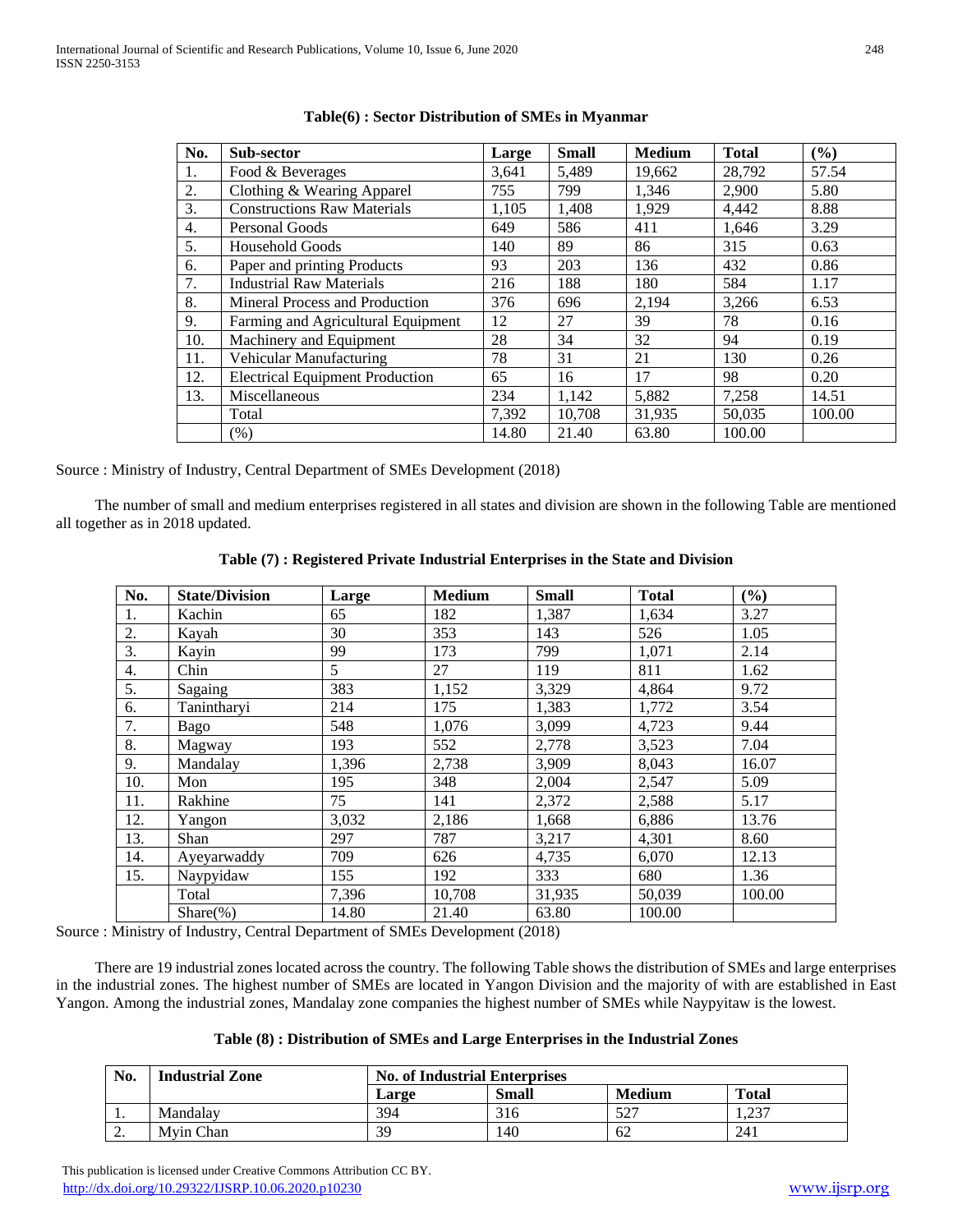| $\overline{3}$ . | Meiktila                | 24              | 131                      | 140             | 295              |
|------------------|-------------------------|-----------------|--------------------------|-----------------|------------------|
| $\overline{4}$ . | East Yangon             |                 |                          |                 |                  |
|                  | No.1 South Dagon        | 128             | 44                       |                 | 172              |
|                  | No.2 South Dagon        | 158             | 330                      | 26              | 514              |
|                  | No.3 South Dagon        | $\overline{28}$ | 122                      | 60              | 210              |
|                  | Dagon Myo Thit (Seikan) | 174             | 14                       | $\blacksquare$  | 188              |
|                  | Dagon Myo Thit (East)   | 171             | 59                       | $\frac{1}{2}$   | 230              |
|                  | North Okkalapa          | 47              | 24                       | $\overline{5}$  | 76               |
|                  | Shwepoukkan             | 63              | 180                      | 10              | 253              |
|                  | South Okkalapa          | $\overline{22}$ | 41                       | 16              | 79               |
|                  | Tharkayta               | 37              | $\overline{9}$           | $\overline{4}$  | 50               |
|                  | North Dagon             | 23              | $\overline{32}$          | $\mathbf{1}$    | $\overline{56}$  |
| 5.               | South Yangon            | $\overline{11}$ | $\blacksquare$           | $\overline{a}$  | $\overline{11}$  |
| 6.               | North Yangon            |                 |                          |                 |                  |
|                  | <b>Hlaing Thar Yar</b>  | 802             | 87                       | $\overline{5}$  | 894              |
|                  | Shwe Pyi Thar           | 356             | 17                       | $\overline{4}$  | $\overline{377}$ |
|                  | Mingalardon             | 132             | $\overline{2}$           | $\mathbb{L}^2$  | 134              |
|                  | Myaung Ta Kar           | 39              | $\overline{a}$           | $\overline{a}$  | 39               |
| 7.               | Myaung Mya              | $\overline{4}$  | $\overline{3}$           | $\overline{6}$  | 13               |
| $\overline{8}$ . | Hin Tha Da              | $\overline{2}$  | $\overline{7}$           | $\mathbf{1}$    | 10               |
| 9.               | Pathein                 | $\overline{7}$  | $\overline{5}$           | 42              | $\overline{54}$  |
| 10.              | Monywa                  | $\overline{56}$ | 149                      | 242             | 447              |
|                  | Shwebo                  | 36              | 50                       | 49              | 135              |
|                  | Sagaing                 | 61              | 15                       | $\overline{3}$  | 79               |
| 11.              | Kalay                   | $\overline{7}$  | 19                       | 72              | 98               |
| 12.              | Pyay                    | $\overline{30}$ | 77                       | 79              | 186              |
| 13.              | Yenang Chaung           | $\overline{7}$  | 19                       | $\overline{72}$ | 98               |
| 14.              | Pakoku                  | 28              | $\overline{68}$          | 128             | 224              |
| 15.              | Mawlamyine              | $\overline{27}$ | 116                      | 34              | 177              |
| 16.              | Taunggyi                | $\overline{60}$ | 93                       | 334             | 487              |
| 17.              | Myeik                   | 24              | $\overline{4}$           | $\overline{2}$  | $\overline{30}$  |
| 18.              | Hap-An                  | 20              | $\boldsymbol{0}$         | $\Box$          | 29               |
| 19.              | Naypyidaw (Dakkina)     | 6               | $\overline{\phantom{a}}$ | $\mathbf{r}$    | $\overline{6}$   |
|                  | Total                   | 3,023           | 2,189                    | 1,927           | 7,139            |
|                  | Share (%)               | 42.34           | 30.66                    | 26.99           | 100.00           |
|                  |                         |                 |                          |                 |                  |

Source : Ministry of Industry, Central Department of SMEs Development (2018)

#### V. RESEARCH DESIGN

 The target population of this study focuses only on SMEs in Myanmar. The size of this research is 300 respondents. The stratified sampling and simple random sampling are used for the selection of respondents from SMEs in Myanmar. There are 15 states and divisions and 19 industrial zones in Myanmar. From each state and division, 20 SMEs are randomly selected. The descriptive research method and linear regression method are used in this study. In this study, the data were collected using structured questionnaires and all the variables are measured by using five

point Likert scale with level  $1=$  strongly disagree,  $2=$  disagree, 3  $=$  neutral,  $4=$  agree and  $5=$  strongly agree.

## **Reliability Test**

 Reliability refers to the extent to which it is a consistent measure of a concept of the study and the Cronbach's alpha is one way of measuring the strength of that consistency. Cronbach's alpha is used to assess the reliability and it indicates if the designed study is accurately measuring the variable of interest. It is most commonly used when Likert questions in a survey or questionnaire that form a scale are applied to the study.

| <b>Description</b>                     | Cronbach's Alpha | <b>Number of Items</b> |  |
|----------------------------------------|------------------|------------------------|--|
| <b>Entrepreneurial Characteristics</b> |                  |                        |  |
| -Drivers of future vision              | 0.830            |                        |  |
| -Ability to seize opportunities        | 0.734            |                        |  |
| -Management ability                    | 0.788            | 4                      |  |
| <b>SMEs Support Environment</b>        |                  |                        |  |

 This publication is licensed under Creative Commons Attribution CC BY. <http://dx.doi.org/10.29322/IJSRP.10.06.2020.p10230> [www.ijsrp.org](http://ijsrp.org/)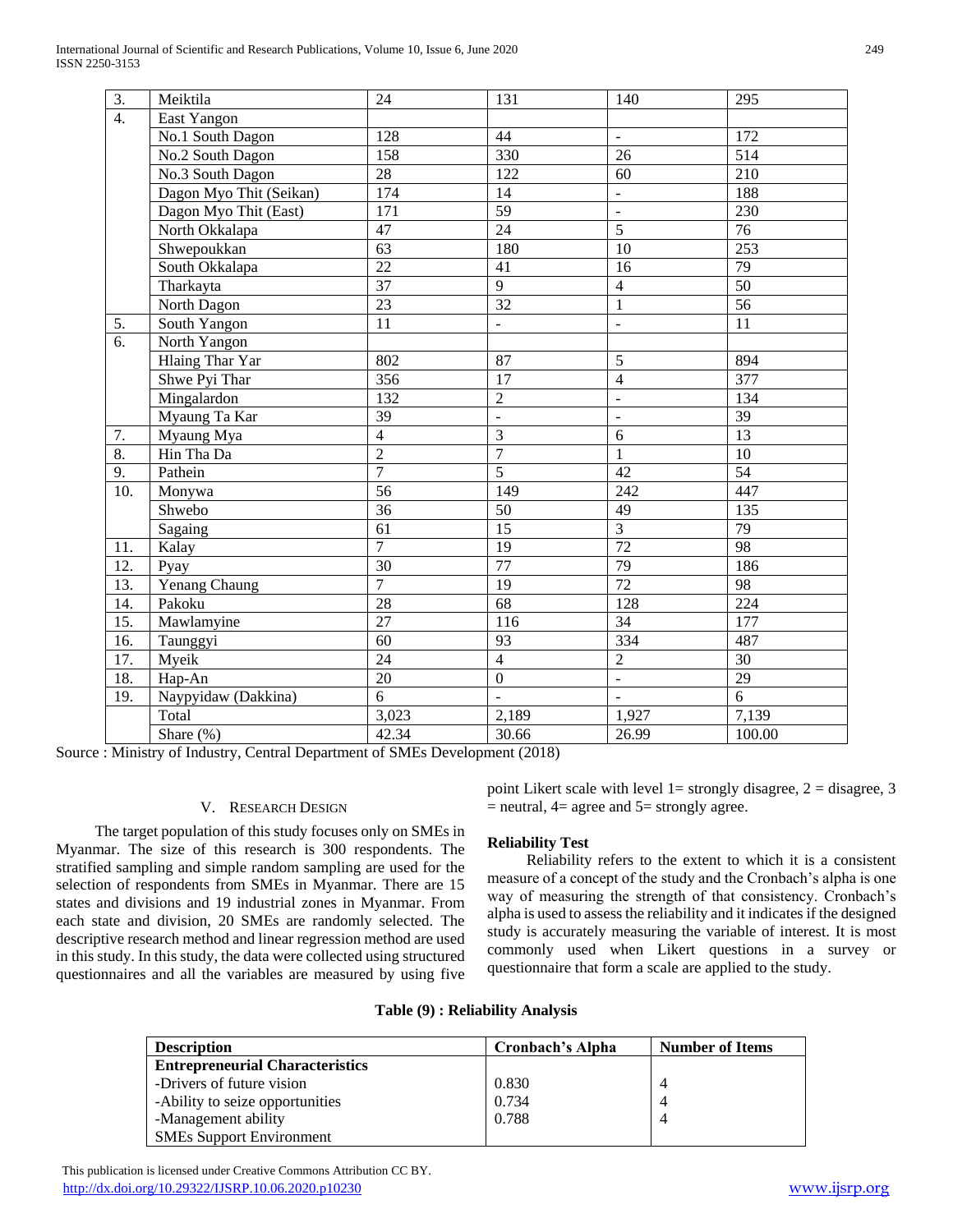International Journal of Scientific and Research Publications, Volume 10, Issue 6, June 2020 250 ISSN 2250-3153

| -Government support                   | 0.764 | 4 |  |
|---------------------------------------|-------|---|--|
| -Social support network               | 0.836 | 4 |  |
| <b>Financial Access</b>               |       |   |  |
| -Availability of sources of financing | 0.840 | 4 |  |
| -Ease of financing                    | 0.836 | 4 |  |
| <b>Firm's Performance</b>             |       |   |  |
| -Financial improvement                | 0.808 | 4 |  |
| -Non-financial improvement            | 0.796 | 4 |  |
| $P_1$ $(0.000)$                       |       |   |  |

Source : Survey Data (2020)

 Table shows the outcome of reliability test of the study. According to the results, the Cronbach's alpha of all constructs are above 0.7 and it indicates that the consistency or reliability of the constructs under this study is undoubtedly accepted. Therefore, it can be interpreted that the data is considered to be reliable and valid.

## VI. FINDINGS AND DISCUSSIONS

Before conducting the detail analysis, the demographic factors of surveyed firms are viewed. It contains the business types, number of employees and industry types.

| No. | <b>Demographic Factors</b> | <b>No. of Surveyed Firms</b> | Percentage $(\% )$ |
|-----|----------------------------|------------------------------|--------------------|
| 1.  | <b>Business Types</b>      |                              |                    |
|     | Sole trader                | 150                          | 50.00              |
|     | Partnership                | 65                           | 21.67              |
|     | Private Limited Company    | 85                           | 28.33              |
| 2.  | <b>Number of Employees</b> |                              |                    |
|     | $1-20$                     | 143                          | 47.67              |
|     | $21-40$                    | 14                           | 4.67               |
|     | $41-60$                    | 57                           | 19.00              |
|     | 61-80                      | 46                           | 15.33              |
|     | 81-100                     | 40                           | 13.33              |
| 3.2 | <b>Industry</b>            |                              |                    |
|     | Manufacturing              | 145                          | 48.33              |
|     | Service                    | 98                           | 32.67              |
|     | Trade                      | 57                           | 19.00              |

### **Table (10) : Profile of the Surveyed Firms**

Source : Survey Data (2020)

 Table shows that 50% of the SMEs in this study are sole traders, while 21.67% are partnership and 28.33% are limited company. Sole traders are the highest in this study as most of the SMEs in Myanmar are individually operated. For number of employees, number of employees range between 1 and 20 is the highest with 47.67% in this study. Because of large majority of SMEs employ family members, relatives and a few employees. Viewing by industry, manufacturing industry is dominated 48.33% in the SMEs in Myanmar.

### **Entrepreneurial Characteristics of SMEs Owners**

 To analyse the entrepreneurial characteristics of SMEs owners, the three entrepreneurial characteristics factors are conducted among SMEs owners. The respondents are asked total 12 questions to measure the entrepreneurial characteristics.

| No.        | ltems                          | Mean | <b>Std. Deviation</b> |
|------------|--------------------------------|------|-----------------------|
|            | Drivers of future vision       | 3.29 | 0.705                 |
| <u>، ،</u> | Ability to seize opportunities | 3.64 | 0.623                 |
| J.         | Management ability             | 3.47 | 0.629                 |
|            | Overall Mean                   | 3.47 |                       |

Source : Survey Data (2020)

 According to the results, the respondents have highest mean value on ability to seize opportunities. It can interpret that SMEs owners in Myanmar have some level of ability to be able to solve and take upcoming opportunities from raising unexpected and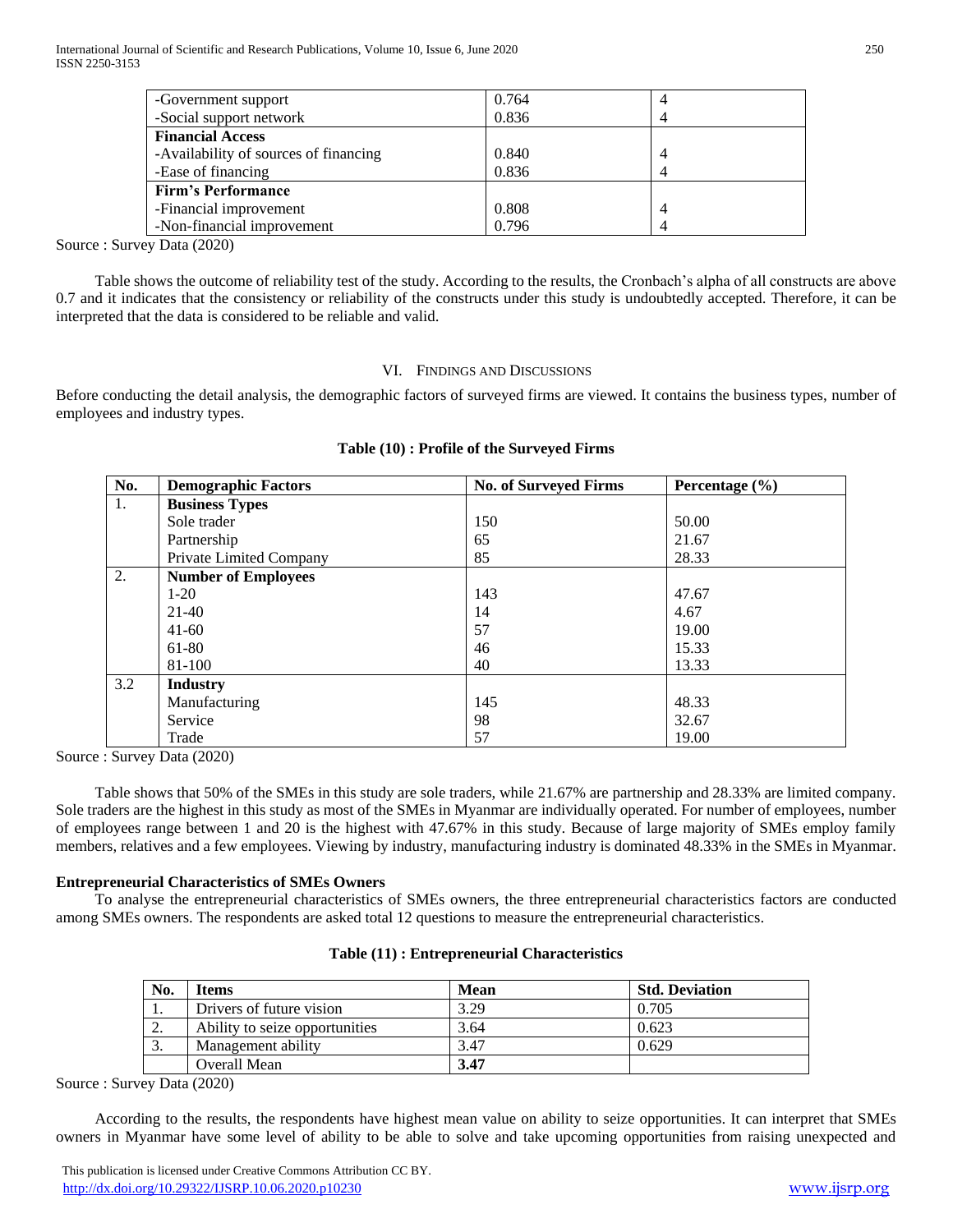emergency cases in their workplace. The second highest mean value is management ability and it means that SMEs owners have strong management ability. The lowest mean value for the SMEs owners under this study is drivers of future vision. The results can be shown as the respondents assume SMEs owners' future vision for their business is moderately strong.

## **SMEs Support Environment**

 To analyse the SMEs support environment for SMEs in Myanmar, the two SMEs support environment are conducted. The respondents are asked total 8 questions to measure SMEs support environment.

| No.      | <b>Items</b>           | Mean | <b>Std. Deviation</b> |
|----------|------------------------|------|-----------------------|
| . .      | Government support     | 3.55 | 0.609                 |
| <u>.</u> | Social support network | 3.46 | 0.665                 |
|          | Overall Mean           | 3.50 |                       |

### **Table (12) : SMEs Support Environment**

Source : Survey Data (2020)

 According to the findings, the respondents have positive perception on SMEs support environment because the overall mean value is obviously above neutral. For SMEs support environment, government support is higher than social support network. The results can be interpreted that government's programs are very supportive accessing in financing and developing the business for SMEs.

## **Financial Access**

 In this section, financial access is measured on two dimensions which are availability of sources of financing and ease of financing. The results are shown in Table.

## **Table(13): Financial Access**

| No.      | Items                                | Mean | <b>Std. Deviation</b> |
|----------|--------------------------------------|------|-----------------------|
| . .      | Availability of sources of financing | 3.38 | 0.693                 |
| <u>.</u> | Ease of financing                    | 3.38 | 0.693                 |
|          | Overall Mean                         | 3.38 |                       |

Source : Survey Data (2020)

 According to the survey results, financial access in availability of sources of financing and ease of financing dimension has the same mean value. It shows that SMEs in Myanmar are easy in the process of financing and represents that SMEs owners can easily find the investors or lenders. Overall mean sore of financial access is above neutral and it can be interpreted as the condition of financial access for SMEs in Myanmar are quite well.

 Firm's performance of SMEs in Myanmar in all two dimensions is shown in Table. There are totally 8 questions to test the level of performance of SMEs in Myanmar.

### **Table (14) : Firm's Performance**

| No.      | Items                     | Mean       | <b>Std. Deviation</b> |
|----------|---------------------------|------------|-----------------------|
| . .      | Financial improvement     | 331<br>ر ر | 0.655                 |
| <u>.</u> | Non-financial improvement | 3.32       | $0.67^{\circ}$        |
|          | Overall Mean              | 3.32       |                       |

Source : Survey Data (2020)

 According to the survey results, the mean values of both dimensions of performance of SMEs are above neutral. Therefore, it illustrates that both financial improvement and non-financial performance of SMEs in Myanmar is good. Overall mean score of performance of SMEs in all is also above neutral and it can be interpreted as performance of SMEs in Myanmar is great.

# **Analysis on the Effect of Entrepreneurial Characteristics on Financial access of SMEs in Myanmar**

 In this section, the linear regression model is applied to explore the effect of entrepreneurial characteristics on financial access of SMEs in Myanmar.

# **Table (15): The Effect of Entrepreneurial Characteristics on Financial Access**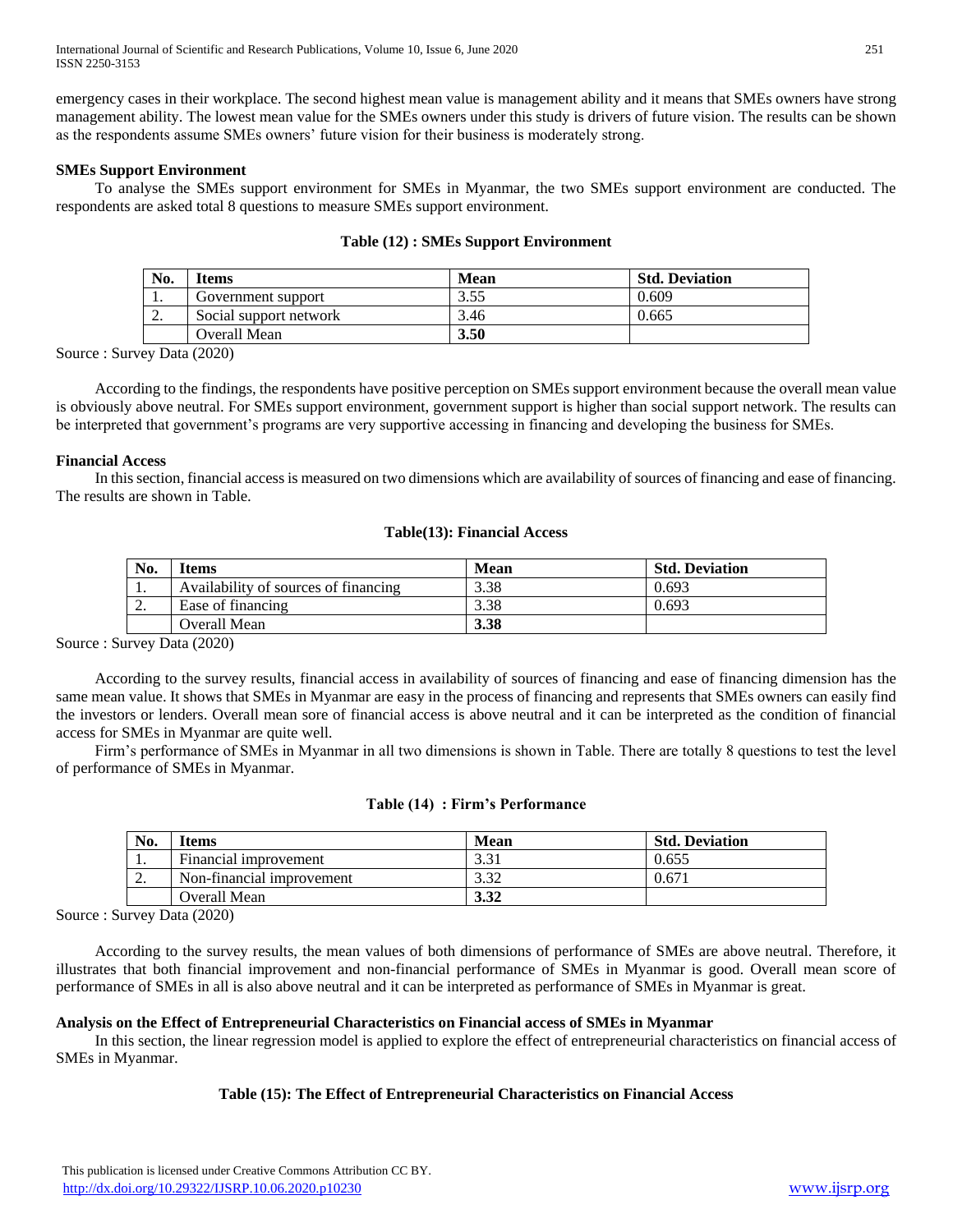| <b>Variable</b>                | <b>Unstandardized</b><br><b>Coefficients</b> |                   | <b>Standardized</b><br><b>Coefficients</b> | t     | Sig.  |
|--------------------------------|----------------------------------------------|-------------------|--------------------------------------------|-------|-------|
|                                | B                                            | <b>Std. Error</b> | <b>Beta</b>                                |       |       |
| (Constant)                     | 0.410                                        | 0.224             |                                            | 1.826 | 0.070 |
| Drivers of future vision       | $0.363***$                                   | 0.063             | 0.403                                      | 5.741 | 0.000 |
| Ability to seize opportunities | $0.136*$                                     | 0.088             | 0.133                                      | 1.551 | 0.100 |
| Management ability             | $0.369***$                                   | 0.087             | 0.365                                      | 4.226 | 0.000 |
| R                              | 0.782                                        |                   |                                            |       |       |
| R Square                       | 0.612                                        |                   |                                            |       |       |
| <b>Adjusted R Square</b>       | 0.602                                        |                   |                                            |       |       |
| F-Value                        | 65.068***                                    |                   |                                            |       |       |
| Durbin Watson                  | 2.154                                        |                   |                                            |       |       |

Source : Survey Data (2020)

 According to the results shown in Table, R square is 0.612 and adjusted R square is 0.602. This model can explain 61.2% about the variance of dependent variable and independent variables. R values is 0.782 and it indicates that the level of financial access and characteristics of SMEs owners are correlated. The value of F test, the overall significance of the model, is highly significant at 1 percent level. This specified model can be said valid. Drivers of future vision and management ability variables have the expected positive sign and significant coefficient variable at 1 percent level. Ability to seize opportunities variable have the expected positive sign and significant coefficient variable at 10 percent level. According to the findings, it can be said that the relationship between financial access and entrepreneurial characteristics is great enough. It makes SMEs owners must try to have entrepreneurial sense more because it creates the better experience in access to finance and build the development of their business.

| <b>Variable</b>          | <b>Unstandardized</b> |                   | <b>Standardized</b> |       | Sig.  |
|--------------------------|-----------------------|-------------------|---------------------|-------|-------|
|                          | <b>Coefficients</b>   |                   | <b>Coefficients</b> |       |       |
|                          | B                     | <b>Std. Error</b> | <b>Beta</b>         |       |       |
| (Constant)               | 0.455                 | 0.219             |                     | 2.080 | 0.040 |
| Government support       | $0.453***$            | 0.086             | 0.434               | 5.235 | 0.000 |
| Social support network   | $0.380***$            | 0.079             | 0.398               | 4.795 | 0.000 |
| R                        | 0.774                 |                   |                     |       |       |
| R Square                 | 0.599                 |                   |                     |       |       |
| <b>Adjusted R Square</b> | 0.593                 |                   |                     |       |       |
| F-Value                  | 93.457***             |                   |                     |       |       |
| Durbin Watson            | 2.091                 |                   |                     |       |       |

**Table (16) : The Effect of SMEs Support Environment on Financial Access**

Source : Survey Data (2020)

 According to the results shown in Table, R square is 0.599 and adjusted R square is 0.593. This model can explain 59.9% about the variance of dependent variable and independent variables. R values is 0.774 and it indicates that the level of financial access and SMEs support environment are correlated. The value of F test, the overall significance of the model, is highly significant at 1 percent level. This specified model can be said valid. Government support and social support network have the expected positive sign and significant coefficient variable at 1 percent level. The results show that there is direct impact of SMEs support environment on financial access in Myanmar. The government support and social support network are vital for SMEs in financial access for their business development.

|  | Table (17): The Effect of Financial Access on Financial Improvement |  |  |
|--|---------------------------------------------------------------------|--|--|
|--|---------------------------------------------------------------------|--|--|

| <b>Variable</b>                      | <b>Unstandardized</b><br><b>Coefficients</b> |                   | <b>Standardized</b><br><b>Coefficients</b> |        | Sig.  |
|--------------------------------------|----------------------------------------------|-------------------|--------------------------------------------|--------|-------|
|                                      | В                                            | <b>Std. Error</b> | <b>Beta</b>                                |        |       |
| (Constant)                           | 0.123                                        | 0.110             |                                            | 1.113  | 0.268 |
| Availability of sources of financing | $0.082*$                                     | 0.049             | 0.086                                      | 1.651  | 0.100 |
| Ease of financing                    | $1.024***$                                   | 0.053             | 1.007                                      | 19.261 | 0.000 |
| R                                    | 0.938                                        |                   |                                            |        |       |
| R Square                             | 0.881                                        |                   |                                            |        |       |
| <b>Adjusted R Square</b>             | 0.879                                        |                   |                                            |        |       |
| F-Value                              | 461.254***                                   |                   |                                            |        |       |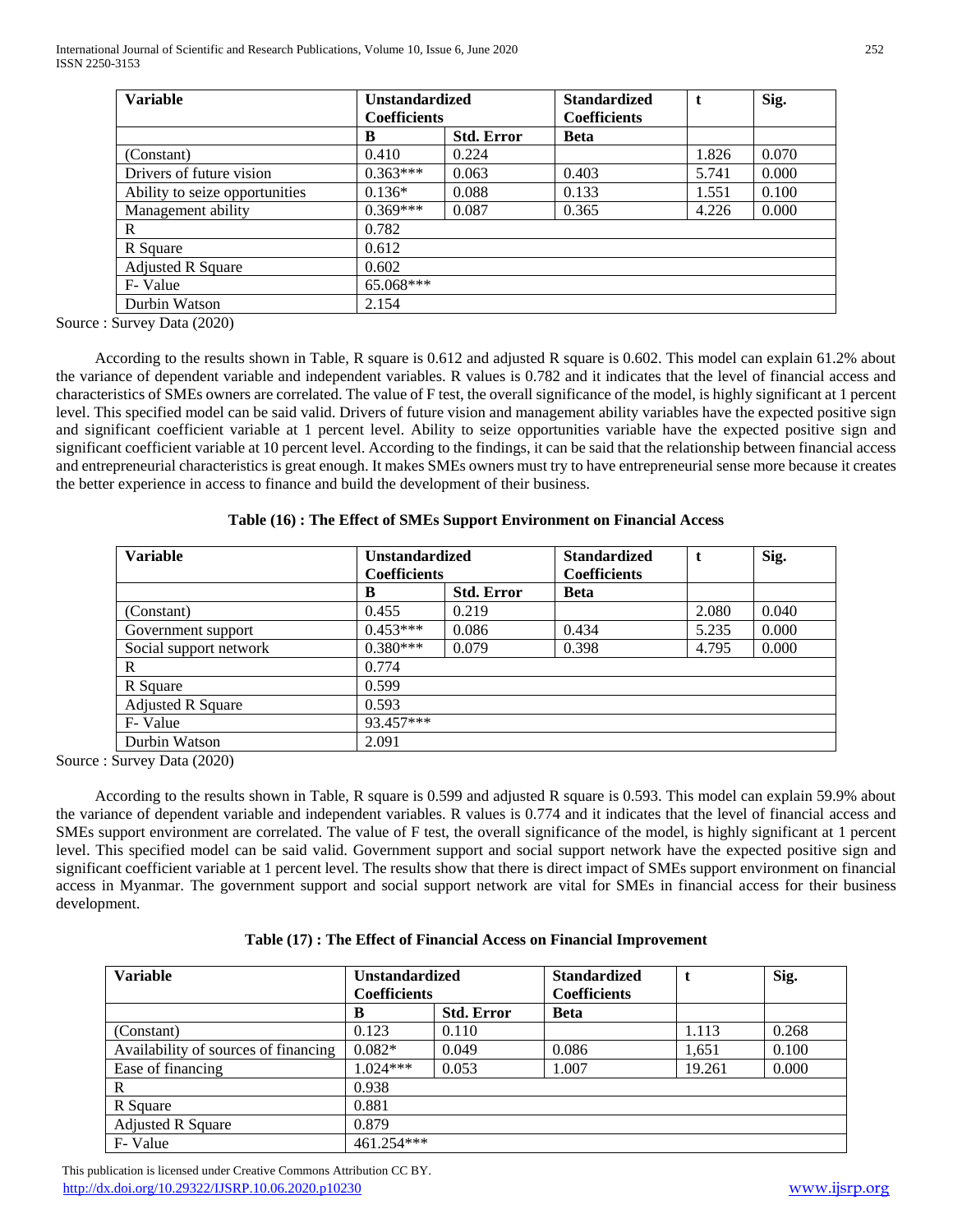|        | Durbin<br><b>Watson</b>    | 739<br>. |  |
|--------|----------------------------|----------|--|
| Source | (2020)<br>Data<br>. Survey |          |  |

 According to the results shown in Table, R square is 0.881 and adjusted R square is 0.879. This model can explain 88.1% about the variance of dependent variable and independent variables. R values is 0.938 and it indicates that the level of financial access and financial improvement of SMEs are correlated. The value of F test, the overall significance of the model, is highly significant at 1 percent level. This specified model can be said valid. As the results, it can be said that high level of availability of sources of financing and ease of financing

for SMEs in Myanmar leads them to improve financial performance of SMEs. The majority of respondents choose good experience in financial access because they have high number of banks and private equity firms and they face not too much complicated procedures even though they do not get easier way of processing procedures. Therefore, the SMEs owners in Myanmar can improve financial performance when they have high level of availability of sources of financing and ease of financing.

| <b>Variable</b>                      | <b>Unstandardized</b> |                   | <b>Standardized</b> | t     | Sig.  |  |
|--------------------------------------|-----------------------|-------------------|---------------------|-------|-------|--|
|                                      | <b>Coefficients</b>   |                   | <b>Coefficients</b> |       |       |  |
|                                      | B                     | <b>Std. Error</b> | <b>Beta</b>         |       |       |  |
| (Constant)                           | 0.672                 | 0.222             |                     | 3.026 | 0.003 |  |
| Availability of sources of financing | $0.225**$             | 0.099             | 0.232               | 2.264 | 0.025 |  |
| Ease of financing                    | $0.557***$            | 0.107             | 0.535               | 5.213 | 0.000 |  |
| $\mathbf R$                          | 0.735                 |                   |                     |       |       |  |
| R Square                             | 0.540                 |                   |                     |       |       |  |
| <b>Adjusted R Square</b>             | 0.533                 |                   |                     |       |       |  |
| F-Value                              | 73.442***             |                   |                     |       |       |  |
| Durbin Watson                        | 2.154                 |                   |                     |       |       |  |

| Table (18): The Effect of Financial Access on Non-Financial Improvement |  |
|-------------------------------------------------------------------------|--|
|-------------------------------------------------------------------------|--|

Source : Survey Data (2020)

 According to the results shown in Table, R square is 0.533 and adjusted R square is 0.540. This model can explain 54% about the variance of dependent variable and independent variables. R values is 0.735 and it indicates that the level of financial access and SMEs support environment are correlated. The value of F test, the overall significance of the model, is highly significant at 1 percent level. This specified model can be said valid. The results show that high availability of sources of financing and ease of financing for SMEs lead to high non-financial improvement. The main needed factor to upgrade SMEs is investment for valuable projects that must be captured in the dynamic business environment. Without enough availability of sources of financing and ease of financing, it is difficult for SMEs to carry out the future development plan in challenging business environment.

# VII. CONCLUSION

 This study attempts to explore the entrepreneurial characteristics and SMEs support environment and to analyse the effect of financial access to firm's performance of SMEs in Myanmar. The first part of the study explores the entrepreneurial characteristics of SMEs owners in Myanmar such as drivers of future vision, ability to seize opportunities and management ability. According to the results, SMEs owners in Myanmar have positive perception on all the three factors of entrepreneurial characteristics of SMEs owners in Myanmar. Among three entrepreneurial characteristics, SMEs owners have highest perception on ability to seize opportunities. Moreover, the SMEs support environment is also analysed in the first part of the study. It is found that the SMEs owners have positive perceptions on all

 This publication is licensed under Creative Commons Attribution CC BY. <http://dx.doi.org/10.29322/IJSRP.10.06.2020.p10230> [www.ijsrp.org](http://ijsrp.org/)

of the SMEs support environment factors. It includes government support and social support network. Government support is very important for SMEs development.

 The second part of the study shows that the financial access in two dimensions: availability of sources of financing and ease of financing. In this study, the conditions of financial access for SMEs in Myanmar are moderately good in all two dimensions. The results show that SMEs owners can get the financing easily in Myanmar because of their high availability of sources of financing and ease of financing although the process is not thoroughly perfect. The final part of this study shows that both financial improvement and non-financial improvement are strongly related with financial access of SMEs in Myanmar. It can be said that the respondents of this study feel good conditions in financial access and there is direct impact of financial access on performance of SMEs in Myanmar.

### VIII. SUGGESTIONS AND RECOMMENDATIONS

 According to the findings of the study, the SMEs owners in Myanmar feel that they are rather enough in ability to seize opportunities. Therefore, the SMEs owners in Myanmar should not only have the appropriate future vision but also they should know how to grab the opportunities from unexpected business world for their performance improvement. The SMEs owners should have management ability and competence which upgrade the SMEs development according to their performance improvement. Moreover, the respondents of this study feel in the way that they do not have thoroughly enough support over the